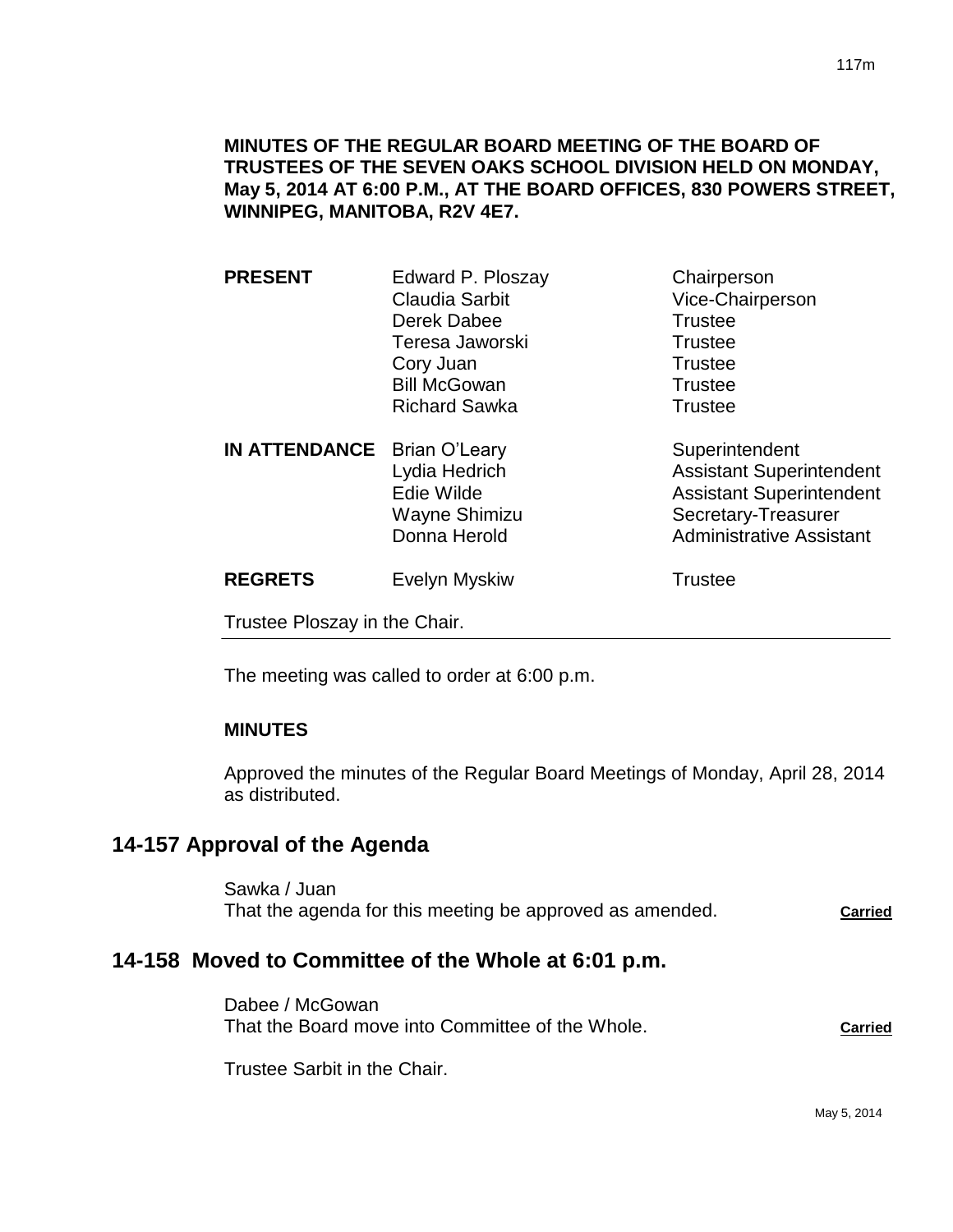# **OFFICERS' REPORT**

- Trustee Sawka reported on developments arising from collective bargaining.
- **Trustee Juan updated the Board on regarding Manitoba School Boards** Association meeting.

*Assistant Superintendent Lydia Hedrich here leaves the meeting.*

## **PERSONNEL REPORT**

# **14-159 Superintendents' Personnel Report**

Sawka / McGwoan That the Superintendents' Personnel Report be ratified. **Carried** Carried

## ADMINISTRATIVE APPOINTMENTS

Rudi Hedrich was appointed to the position of Vice-Principal, Maples Collegiate effective May 5, 2014 to June 27, 2014.

Linda Bulka was appointed to the position of Vice-Principal, Maples Collegiate effective June 16, 2014.

Roberta Garton was appointed to the position of 2014 Summer School Principal.

## ADMINISTRATIVE RESIGNATION

Fay Pahl gave notice of intent to resign effective June 27, 2014.

#### TEACHER APPOINTMENTS

Meghan Rauch was appointed to full-time (1.00) Teacher General (Permanent) teaching contracts effective May 5, 2014.

Lindsay Dewit was appointed to a full-time (1.00) Limited Teacher-General (Term) contract effective September 2, 2014 to June 30, 2015.

Yvonne Prairie was appointed to a full-time (1.00) Limited Teacher-General (Term) contract effective April 28, 2014 to June 27, 2014.

Shabnam Siddiqui was appointed to a full-time (1.00) Limited Teacher-General (Term) contract effective May 1, 2014 to June 27, 2014.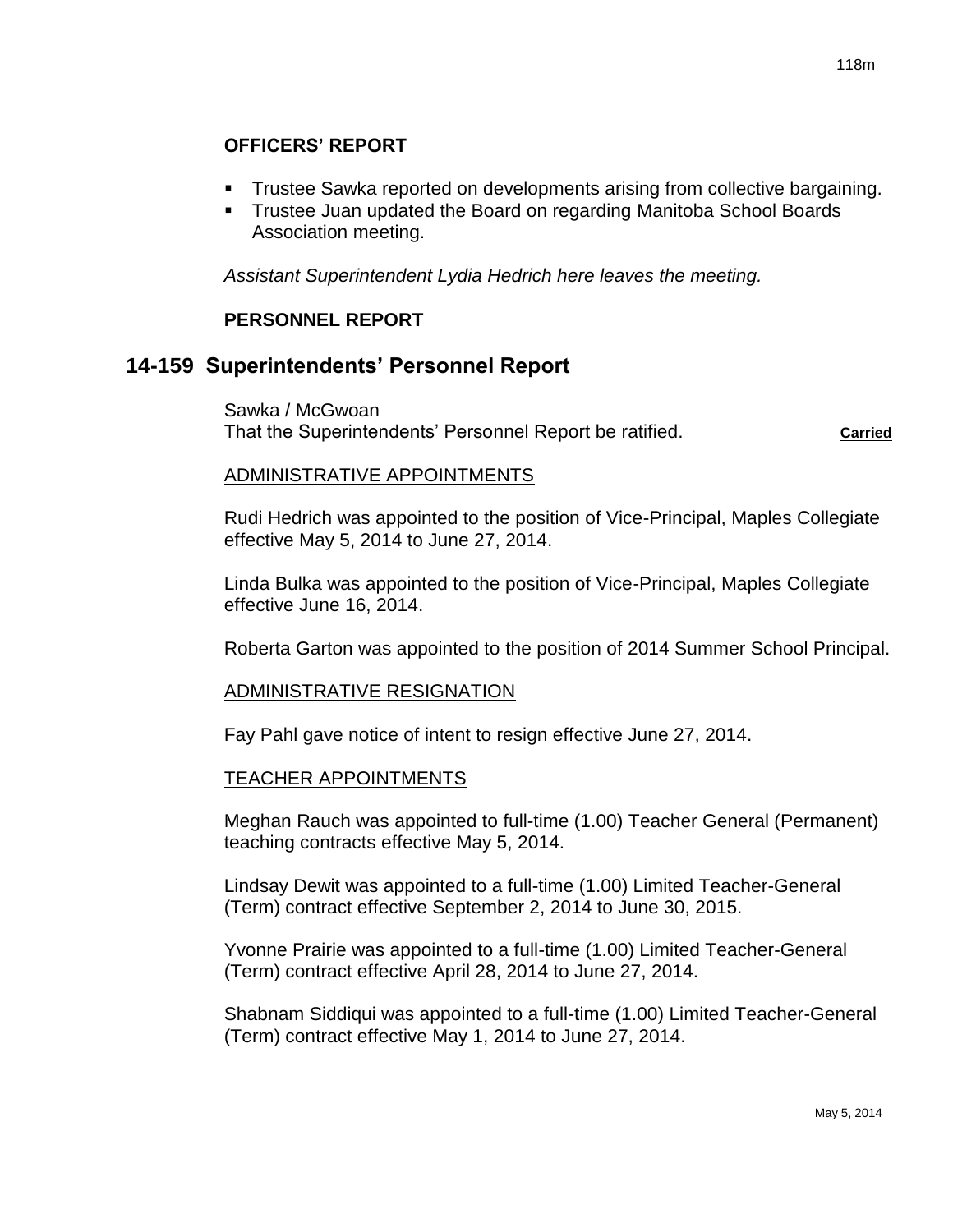## **PERSONNEL REPORT**

## SUBSTITUTE TEACHER APPOINTMENTS

The following teachers were appointed to Substitute Teacher contracts effective the 2013-2014 school year:

| Zoe Cressman   | Alyssa Talbot    |
|----------------|------------------|
| Alanna De Luca | Joan Trimble     |
| Katie Lee      | Leah Vanderhooft |
| Caitlin Shand  | Lindsey Waldie   |

#### TEACHER LEAVE OF ABSENCE

Rachelle Regnier was granted a full-time (1.00) leave of absence, without pay, effective the 2014-2015 school year.

#### TEACHER SECONDMENT

Barbara Tascona was seconded to The Government of Manitoba to provide services to the Students Working Against Tobacco (S.W.A.T.) program, full-time (1.00) effective September 2, 2014 to June 30, 2015.

#### TRANSPORTATION COORDINATOR RETIREMENT

Elaine Hanus gave notice of intent to retire effective June 30, 2014.

#### SUPERINTENDENTS' PERSONNEL REPORT MOTION

The following Superintendents' Personnel Report motion was rescinded:

#14-140-Laura Svab appointment to a full-time (1.00) Limited Teacher-General (Term) contract effective September 2, 2014 to June 30, 2015.

*Assistant Superintendent Lydia Hedrich here returns to the meeting.*

## **SUPERINTENDENT'S REPORT**

The following matter was received as information:

■ Draft 2014 Board Retreat Agenda.

#### **TRUSTEE REPORTS**

- **Trustee Jaworski discussed the new Teen Health Clinic.**
- Trustee Jaworski enquired about the National Day of Honour in recognition of Canada's military mission in Afghanistan.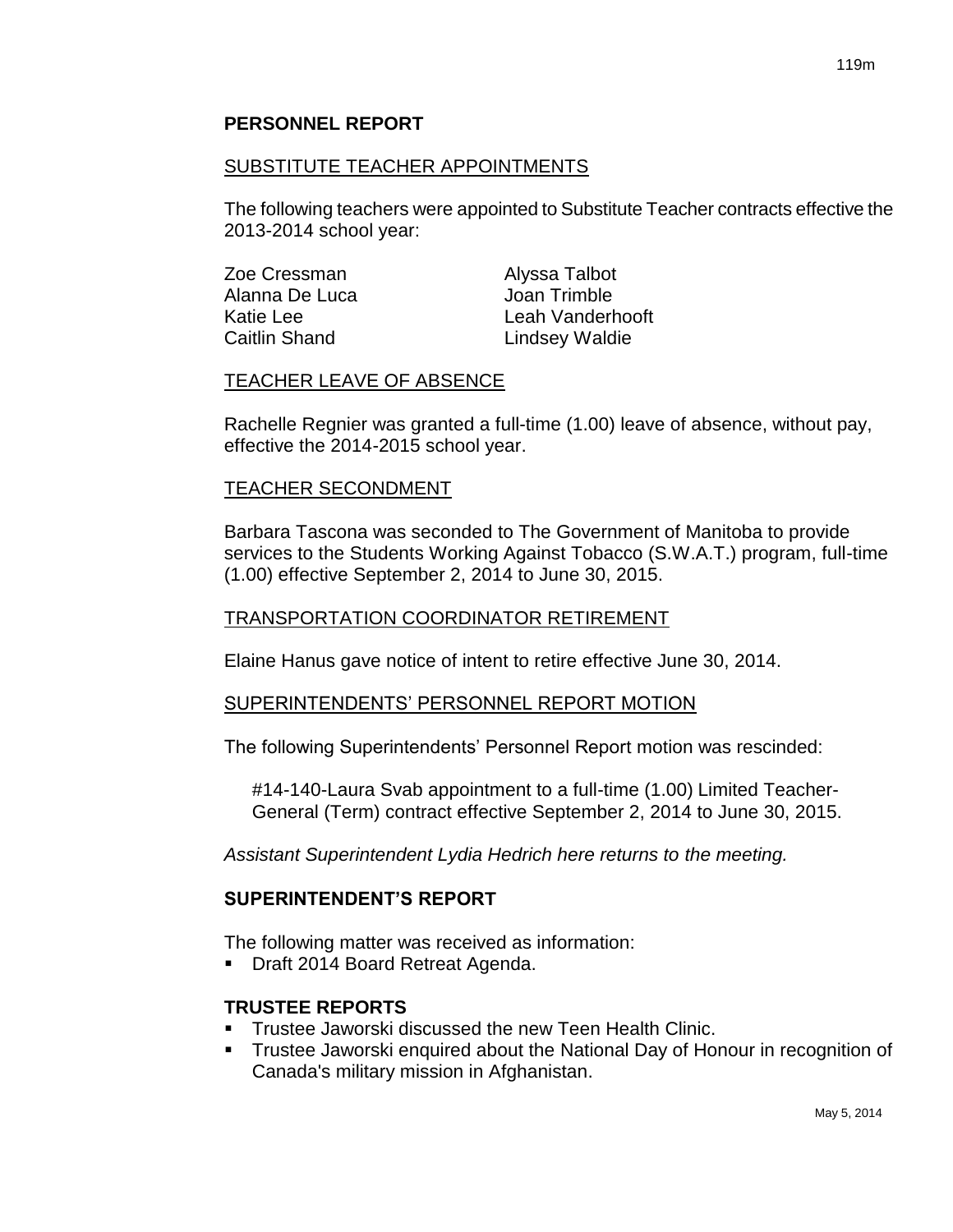Trustee Ploszay in the Chair.

# **14-160 Governor Semple Balanced School Day**

Jaworski / Sawka

Approved that the Board supports Governor Semple School's request to the Honourable James Allum to continue with the Balanced School Day for the 2014-2015 school year. **Carried**

# **14-161 Osvita Foundation Inc.**

Sawka / Juan

Approved that the Board purchase a table of eight (8) for the 2014 Osvita Foundation Testimonial Dinner on Wednesday, June 4, 2014 at the Canad Inns Polo Park. **Carried**

# **14-162 New Immersion School in Riverbend**

Sarbit / Juan That the Board request the permission of the Public Schools' Finance Board to proceed to Design Development for the new immersion school in the Riverbend area. **Carried**

# **14-163 Teen Health Clinic**

Jaworski / Dabee That the Board write the Minister of Health regarding the Teen Health Clinic.

**Carried**

# **POLICY COMMITTEE**

# **14-164 Policy #AC-JB – Commitment to Equity**

Jaworski / Dabee Approved that Policy #AC-JB - Commitment to Equity be approved for inclusion in the Policy Manual. **Carried**

## **NEW BUSINESS**

Trustee Jaworski informed the board that Jonathan Amaral, Maples Collegiate, was the winner of a silver medal in the car painting competition at the  $17<sup>th</sup>$ Annual Skills Manitoba Competition that took place at Red River College's Notre Dame campus.